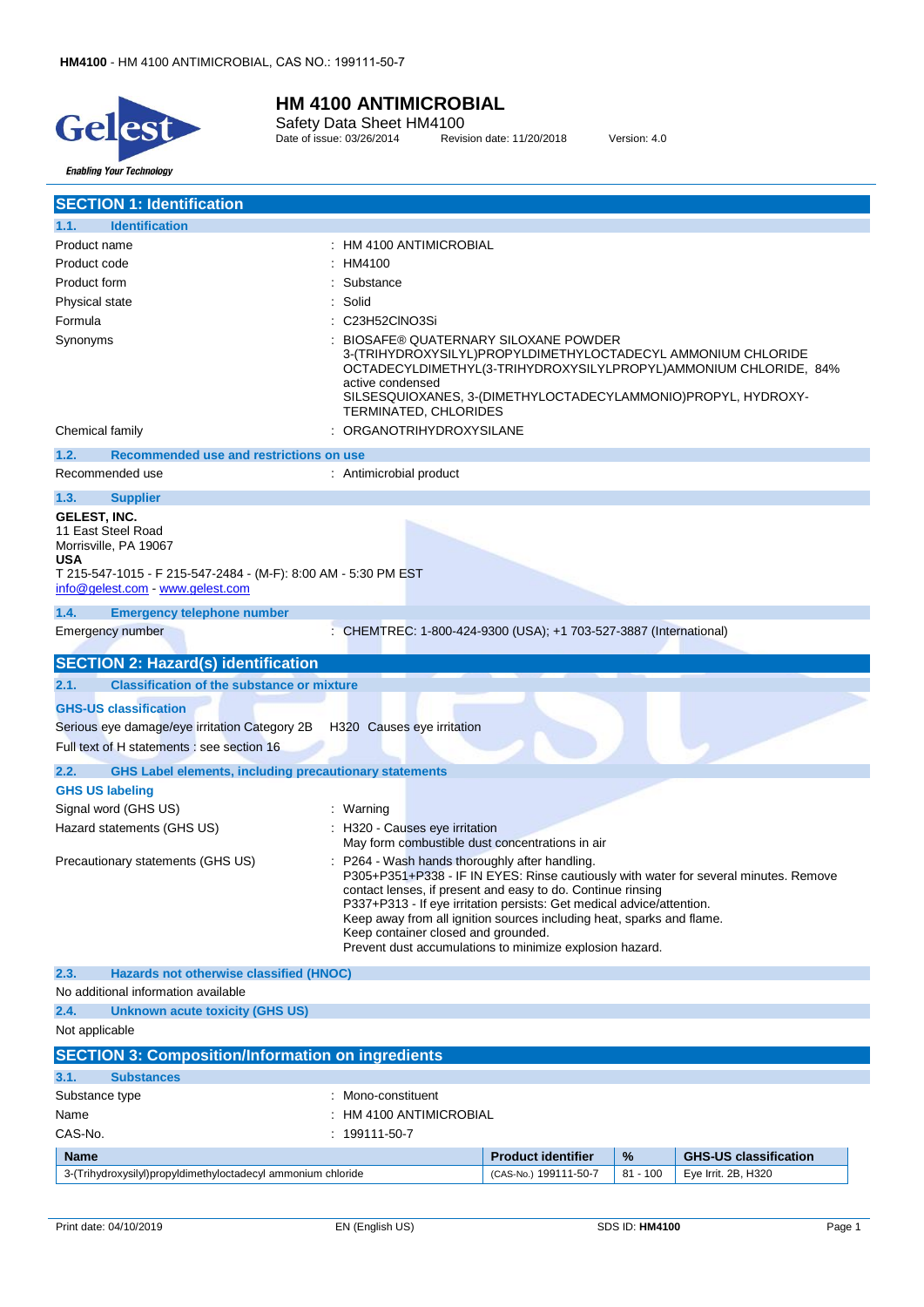Safety Data Sheet

| Full text of hazard classes and H-statements : see section 16           |                                                                                                                                                                                                        |
|-------------------------------------------------------------------------|--------------------------------------------------------------------------------------------------------------------------------------------------------------------------------------------------------|
| 3.2.<br><b>Mixtures</b>                                                 |                                                                                                                                                                                                        |
| Not applicable                                                          |                                                                                                                                                                                                        |
| <b>SECTION 4: First-aid measures</b>                                    |                                                                                                                                                                                                        |
| <b>Description of first aid measures</b><br>4.1.                        |                                                                                                                                                                                                        |
| First-aid measures general                                              | In case of accident or if you feel unwell, seek medical advice immediately (show the label<br>where possible). If possible show this sheet; if not available show packaging or label.                  |
| First-aid measures after inhalation                                     | If you feel unwell, seek medical advice. Remove victim to fresh air and keep at rest in a position<br>comfortable for breathing.                                                                       |
| First-aid measures after skin contact                                   | Wash with plenty of soap and water. Get medical advice/attention.                                                                                                                                      |
| First-aid measures after eye contact                                    | Immediately flush eyes thoroughly with water for at least 15 minutes. Remove contact lenses, if<br>present and easy to do. Continue rinsing. If eye irritation persists: Get medical advice/attention. |
| First-aid measures after ingestion                                      | Get medical advice/attention if you feel unwell. Never give anything by mouth to an<br>unconscious person.                                                                                             |
| 4.2.<br>Most important symptoms and effects (acute and delayed)         |                                                                                                                                                                                                        |
| Symptoms/effects after inhalation                                       | : No significant signs or symptoms indicative of any adverse health hazard are expected to occur<br>as a result of inhalation exposure.                                                                |
| Symptoms/effects after skin contact                                     | No significant signs or symptoms indicative of any adverse health hazard are expected to occur<br>as a result of skin exposure.                                                                        |
| Symptoms/effects after eye contact                                      | Causes eye irritation.                                                                                                                                                                                 |
| Symptoms/effects after ingestion                                        | No significant signs or symptoms indicative of any adverse health hazard are expected to occur<br>as a result of ingestion.                                                                            |
| Immediate medical attention and special treatment, if necessary<br>4.3. |                                                                                                                                                                                                        |
| No additional information available                                     |                                                                                                                                                                                                        |
| <b>SECTION 5: Fire-fighting measures</b>                                |                                                                                                                                                                                                        |
| Suitable (and unsuitable) extinguishing media<br>5.1.                   |                                                                                                                                                                                                        |
| Suitable extinguishing media                                            | Water spray. Foam. Carbon dioxide. Dry chemical.                                                                                                                                                       |
| Unsuitable extinguishing media                                          | None known.                                                                                                                                                                                            |
| 5.2.<br>Specific hazards arising from the chemical                      |                                                                                                                                                                                                        |
| <b>Fire hazard</b>                                                      | Combustible Dust. Irritating fumes and organic acid vapors may develop when material is<br>exposed to elevated temperatures or open flame.                                                             |
| <b>Explosion hazard</b>                                                 | Avoid generating dust; fine dust dispersed in air in sufficient concentrations, and in the<br>presence of an ignition source is a potential dust explosion hazard.                                     |
| 5.3.<br>Special protective equipment and precautions for fire-fighters  |                                                                                                                                                                                                        |
| Firefighting instructions                                               | Exercise caution when fighting any chemical fire. Use water spray or fog for cooling exposed<br>containers.                                                                                            |
| Protection during firefighting                                          | Do not enter fire area without proper protective equipment, including respiratory protection.<br>Avoid contact with skin and eyes. Do not breathe dust.                                                |

|                 | <b>SECTION 6: Accidental release measures</b>                       |                                                                                                                                                                                                                                                     |
|-----------------|---------------------------------------------------------------------|-----------------------------------------------------------------------------------------------------------------------------------------------------------------------------------------------------------------------------------------------------|
| 6.1.            | Personal precautions, protective equipment and emergency procedures |                                                                                                                                                                                                                                                     |
| 6.1.1.          | For non-emergency personnel                                         |                                                                                                                                                                                                                                                     |
|                 | Protective equipment                                                | Wear protective equipment as described in Section 8.                                                                                                                                                                                                |
|                 | Emergency procedures                                                | Evacuate unnecessary personnel.                                                                                                                                                                                                                     |
| 6.1.2.          | For emergency responders                                            |                                                                                                                                                                                                                                                     |
|                 | Protective equipment                                                | Do not attempt to take action without suitable protective equipment. Equip cleanup crew with<br>proper protection. For further information refer to section 8: "Exposure controls/personal<br>protection".                                          |
| 6.2.            | <b>Environmental precautions</b>                                    |                                                                                                                                                                                                                                                     |
|                 |                                                                     | Prevent entry to sewers and public waters. Notify authorities if product enters sewers or public waters.                                                                                                                                            |
| 6.3.            | Methods and material for containment and cleaning up                |                                                                                                                                                                                                                                                     |
| For containment |                                                                     | : Contain any spills with dikes or absorbents to prevent migration and entry into sewers or<br>streams.                                                                                                                                             |
|                 | Methods for cleaning up                                             | Collect spillage. Sweep or shovel spills into appropriate container for disposal. Minimize<br>generation of dust clouds. Avoid dispersal of dust in the air (i.e, clearing dust surfaces with<br>compressed air). Nonsparking tools should be used. |
| 6.4.            | <b>Reference to other sections</b>                                  |                                                                                                                                                                                                                                                     |

See Heading 8. Exposure controls and personal protection.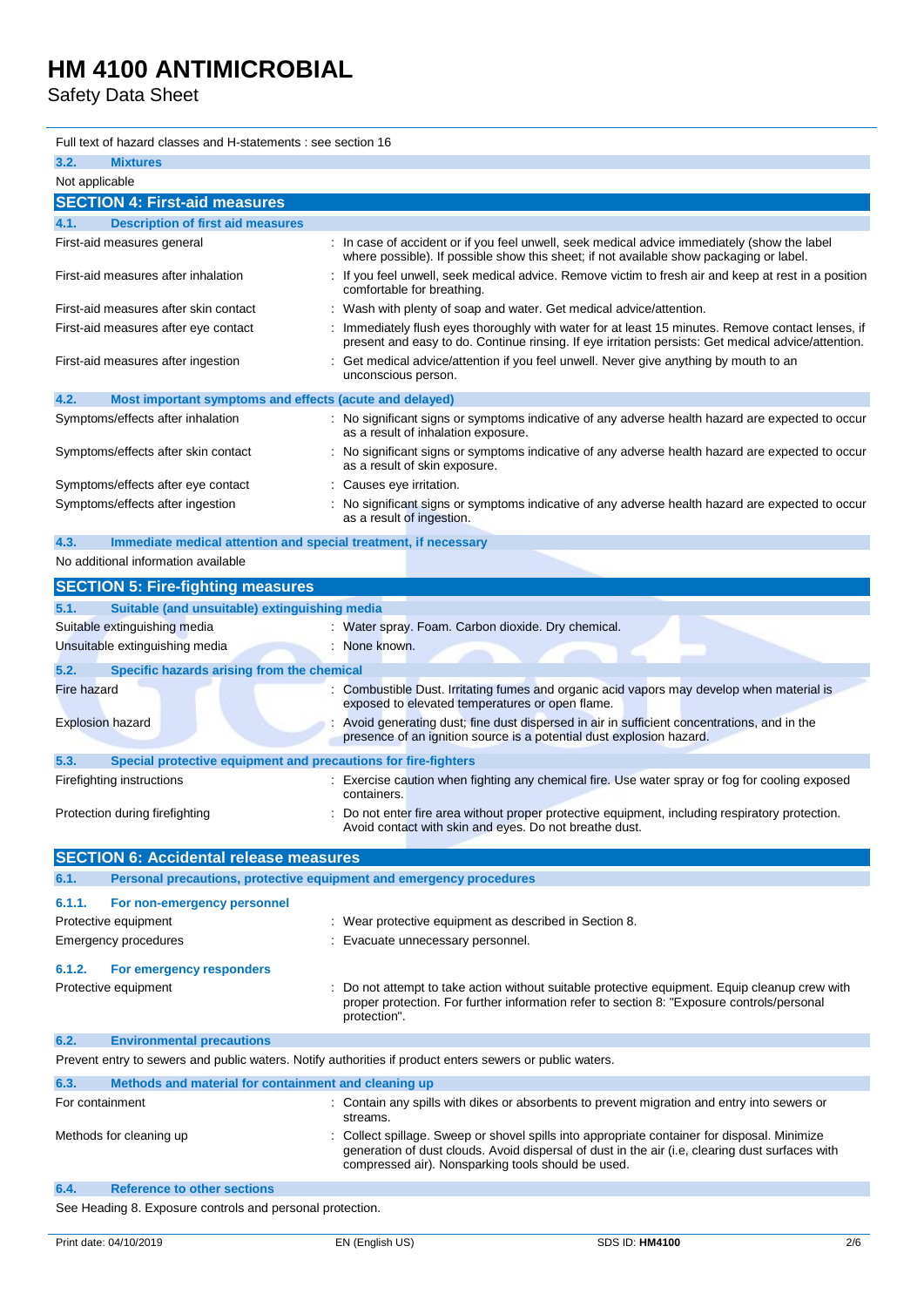Safety Data Sheet

| <b>SECTION 7: Handling and storage</b>                               |                                                                                                                                                                                                                                      |
|----------------------------------------------------------------------|--------------------------------------------------------------------------------------------------------------------------------------------------------------------------------------------------------------------------------------|
| <b>Precautions for safe handling</b><br>7.1.                         |                                                                                                                                                                                                                                      |
| Additional hazards when processed                                    | Dry powders can build static electricity charges when subjected to the friction of transfer and<br>mixing operations.                                                                                                                |
| Precautions for safe handling                                        | Avoid contact with skin and eyes. Do not breathe dust. Do not create dust clouds. Use personal<br>protective equipment as required. Provide adequate precautions, such as electrical grounding<br>and bonding, or inert atmospheres. |
| Hygiene measures                                                     | Wash hands and other exposed areas with mild soap and water before eating, drinking or<br>smoking and when leaving work.                                                                                                             |
| 7.2.<br>Conditions for safe storage, including any incompatibilities |                                                                                                                                                                                                                                      |
| Storage conditions                                                   | : Keep container tightly closed.                                                                                                                                                                                                     |
| Incompatible materials                                               | Peroxides. Oxidizing agent. Alcohols. Acids.                                                                                                                                                                                         |
| Storage area                                                         | : Store away from heat. Keep container tightly closed.                                                                                                                                                                               |
| <b>SECTION 8: Exposure controls/personal protection</b>              |                                                                                                                                                                                                                                      |
| <b>Control parameters</b><br>8.1.                                    |                                                                                                                                                                                                                                      |
| No additional information available                                  |                                                                                                                                                                                                                                      |
| 8.2.<br><b>Appropriate engineering controls</b>                      |                                                                                                                                                                                                                                      |
| Appropriate engineering controls                                     | : Provide local exhaust or general room ventilation.                                                                                                                                                                                 |
| 8.3.<br>Individual protection measures/Personal protective equipment |                                                                                                                                                                                                                                      |
| Personal protective equipment:                                       |                                                                                                                                                                                                                                      |
| exposure.                                                            | Avoid all unnecessary exposure. Emergency eye wash fountains and safety showers should be available in the immediate vicinity of any potential                                                                                       |
| Hand protection:                                                     |                                                                                                                                                                                                                                      |
| Neoprene or nitrile rubber gloves                                    |                                                                                                                                                                                                                                      |
| Eye protection:                                                      |                                                                                                                                                                                                                                      |
| Chemical goggles or safety glasses                                   |                                                                                                                                                                                                                                      |
| Skin and body protection:                                            |                                                                                                                                                                                                                                      |
| Wear suitable protective clothing                                    |                                                                                                                                                                                                                                      |
| <b>Respiratory protection:</b>                                       |                                                                                                                                                                                                                                      |
|                                                                      | Where exposure through inhalation may occur from use, respiratory protection equipment is recommended. N95 Particulate Respirator                                                                                                    |
| <b>SECTION 9: Physical and chemical properties</b>                   |                                                                                                                                                                                                                                      |
| Information on basic physical and chemical properties<br>9.1.        |                                                                                                                                                                                                                                      |
| Physical state                                                       | : Solid                                                                                                                                                                                                                              |
| Appearance                                                           | White crystalline powder.                                                                                                                                                                                                            |
| Color                                                                | White. Straw yellow.                                                                                                                                                                                                                 |
| Odor                                                                 | Slight. Amine-like.                                                                                                                                                                                                                  |
| Odor threshold                                                       | : No data available                                                                                                                                                                                                                  |
| Refractive index                                                     | : No data available                                                                                                                                                                                                                  |

| Refractive index                            | : No data available |
|---------------------------------------------|---------------------|
| рH                                          | : No data available |
| Relative evaporation rate (butyl acetate=1) | : Not volatile      |
| Melting point                               | : No data available |
| Freezing point                              | : No data available |
| Boiling point                               | : No data available |
| Flash point                                 | : $>200$ °F         |
| Auto-ignition temperature                   | : No data available |
| Decomposition temperature                   | : No data available |
| Flammability (solid, gas)                   | : Combustible dust  |
| Vapor pressure                              | : No data available |
| Relative vapor density at 20 °C             | : No data available |
| Relative density                            | : No data available |
| Specific gravity / density                  | $: 0.335$ g/ml      |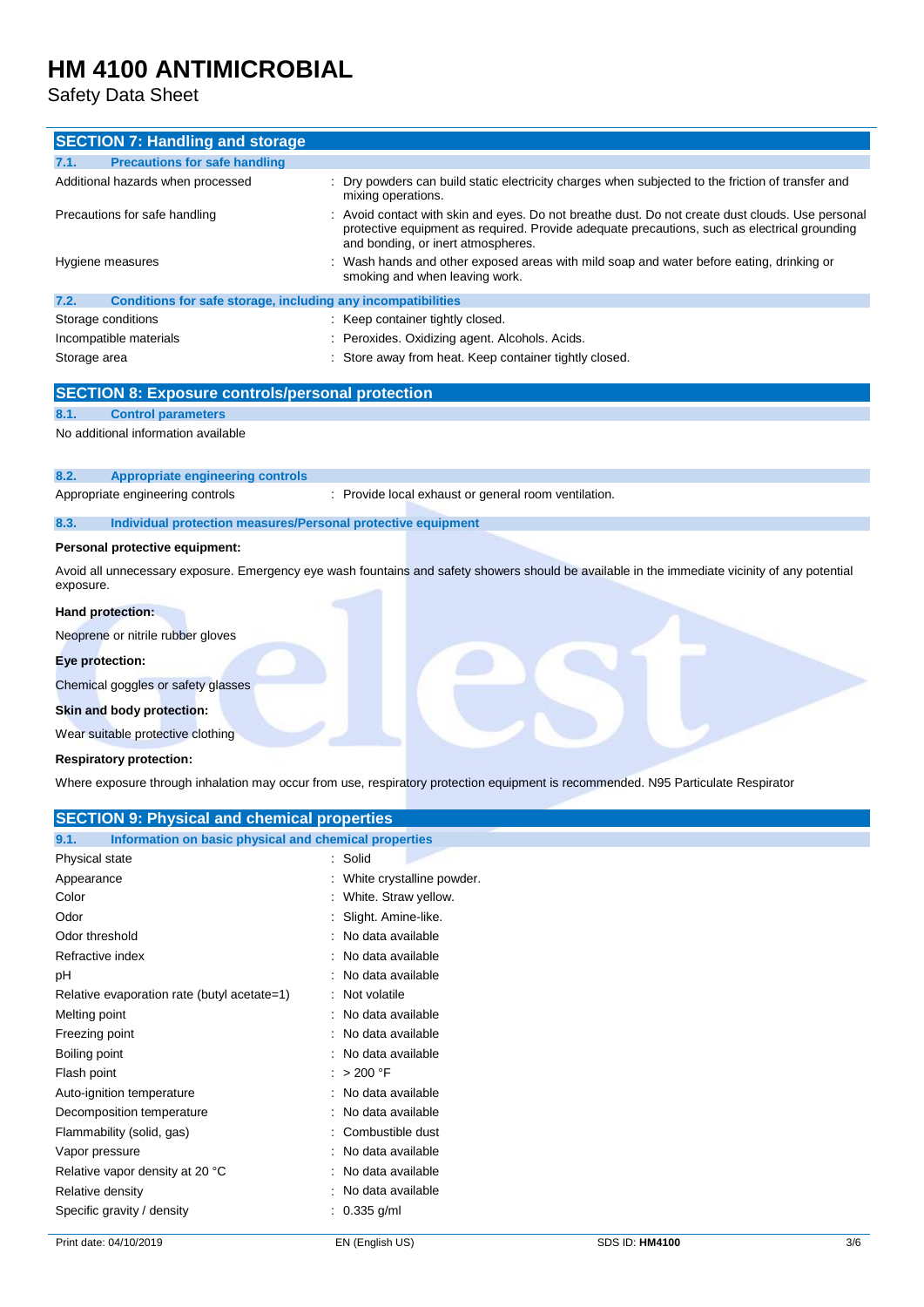Safety Data Sheet

| % Volatiles          | $: 0\%$                                                                                                    |
|----------------------|------------------------------------------------------------------------------------------------------------|
| Solubility           | : Water: < 6 % @ 25 °C                                                                                     |
| Log Pow              | : No data available                                                                                        |
| Log Kow              | : No data available                                                                                        |
| Viscosity, kinematic | : No data available                                                                                        |
| Viscosity, dynamic   | : No data available                                                                                        |
| Explosive properties | : $Kst = 228$ bar-meters/second; Pmax = 7.5 bars.                                                          |
| Oxidizing properties | : No data available                                                                                        |
| Explosion limits     | Minimum Explosible Concentration = $<$ 125 g/m <sup>3</sup><br>Minimum Ignition Energy $=$ <30 millijoules |

### **9.2. Other information**

### No additional information available

| <b>SECTION 10: Stability and reactivity</b>                                |                                                                                                                                         |
|----------------------------------------------------------------------------|-----------------------------------------------------------------------------------------------------------------------------------------|
| 10.1.<br><b>Reactivity</b>                                                 |                                                                                                                                         |
| No additional information available                                        |                                                                                                                                         |
| 10.2.<br><b>Chemical stability</b>                                         |                                                                                                                                         |
| Stable when stored in sealed containers.                                   |                                                                                                                                         |
| 10.3.<br><b>Possibility of hazardous reactions</b>                         |                                                                                                                                         |
| No additional information available                                        |                                                                                                                                         |
| <b>Conditions to avoid</b><br>10.4.                                        |                                                                                                                                         |
| Heat. Sparks. Open flame.                                                  |                                                                                                                                         |
| 10.5.<br><b>Incompatible materials</b>                                     |                                                                                                                                         |
| Peroxides. Oxidizing agent. Alcohols. Acids.                               |                                                                                                                                         |
| 10.6.<br><b>Hazardous decomposition products</b>                           |                                                                                                                                         |
| Organic acid vapors. Silicon dioxide.                                      |                                                                                                                                         |
| <b>SECTION 11: Toxicological information</b>                               |                                                                                                                                         |
| 11.1.<br>Information on toxicological effects                              |                                                                                                                                         |
| <b>Acute toxicity</b>                                                      | : Not classified                                                                                                                        |
| 3-(Trihydroxysilyl)propyldimethyloctadecyl ammonium chloride (199111-50-7) |                                                                                                                                         |
| LD50 oral rat                                                              | > 5000 mg/kg                                                                                                                            |
| LD50 dermal rabbit                                                         | > 5050 mg/kg                                                                                                                            |
| LC50 inhalation rat (mg/l)                                                 | $> 2.19$ mg/l                                                                                                                           |
| Skin corrosion/irritation                                                  | Not classified                                                                                                                          |
| Serious eye damage/irritation                                              | Causes eye irritation.                                                                                                                  |
| Respiratory or skin sensitization                                          | Not classified                                                                                                                          |
| Germ cell mutagenicity                                                     | Not classified                                                                                                                          |
| Carcinogenicity                                                            | Not classified                                                                                                                          |
|                                                                            | None of the components in this product at concentrations >0.1% are listed by IARC, NTP,<br>OSHA or ACGIH as a carcinogen.               |
| Reproductive toxicity                                                      | Not classified                                                                                                                          |
| Specific target organ toxicity – single exposure                           | Not classified                                                                                                                          |
| Specific target organ toxicity – repeated<br>exposure                      | Not classified                                                                                                                          |
| Aspiration hazard                                                          | Not classified                                                                                                                          |
| Symptoms/effects after inhalation                                          | : No significant signs or symptoms indicative of any adverse health hazard are expected to occur<br>as a result of inhalation exposure. |
| Symptoms/effects after skin contact                                        | No significant signs or symptoms indicative of any adverse health hazard are expected to occur<br>as a result of skin exposure.         |
| Symptoms/effects after eye contact                                         | Causes eye irritation.                                                                                                                  |
| Symptoms/effects after ingestion                                           | No significant signs or symptoms indicative of any adverse health hazard are expected to occur<br>as a result of ingestion.             |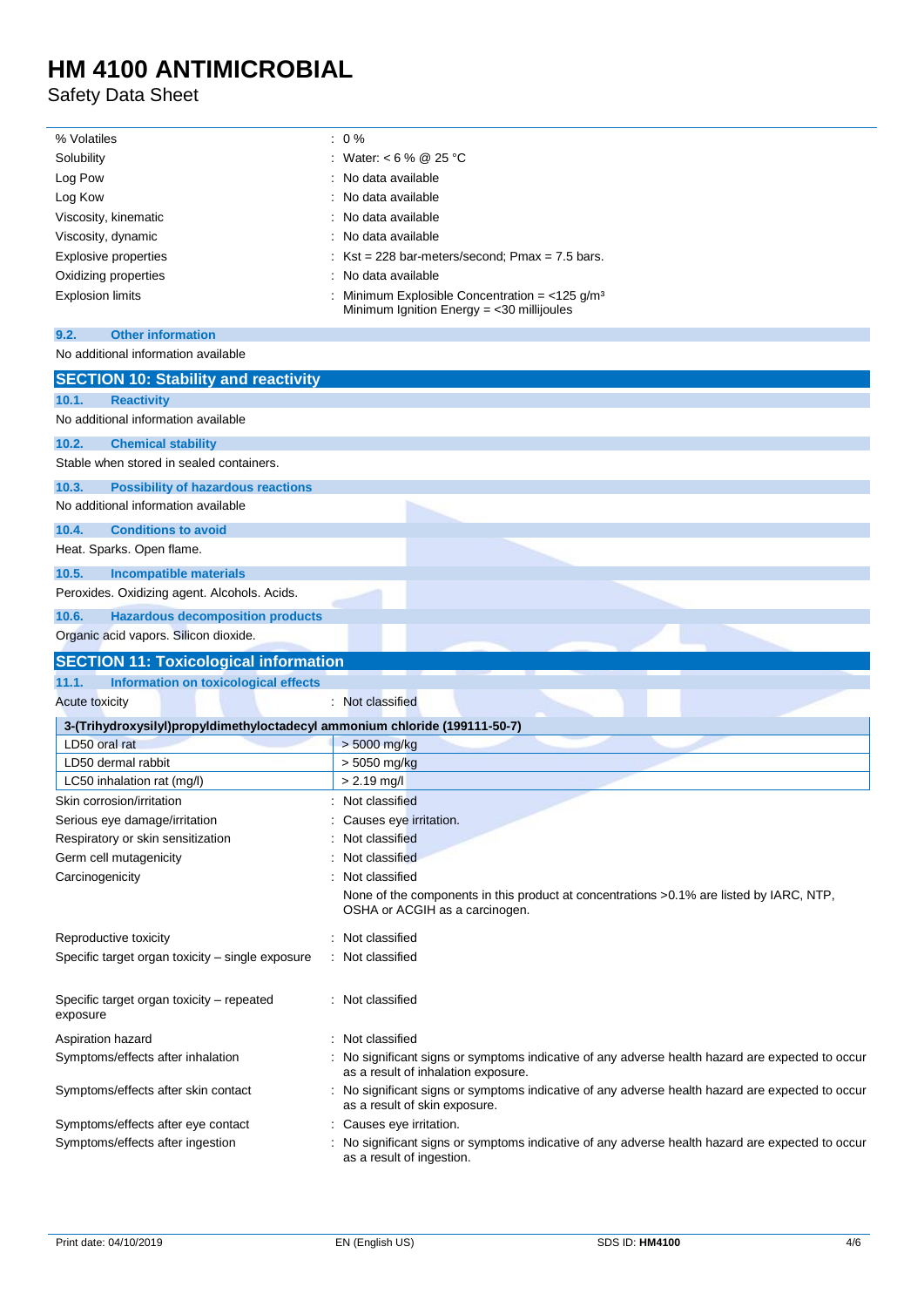Safety Data Sheet

| <b>SECTION 12: Ecological information</b>                                  |                                                                                                                                                       |  |
|----------------------------------------------------------------------------|-------------------------------------------------------------------------------------------------------------------------------------------------------|--|
| 12.1.<br><b>Toxicity</b>                                                   |                                                                                                                                                       |  |
| Ecology - water                                                            | : Toxic to fish and aquatic invertebrates.                                                                                                            |  |
| 12.2.<br><b>Persistence and degradability</b>                              |                                                                                                                                                       |  |
| No additional information available                                        |                                                                                                                                                       |  |
| 12.3.<br><b>Bioaccumulative potential</b>                                  |                                                                                                                                                       |  |
| No additional information available                                        |                                                                                                                                                       |  |
| 12.4.<br><b>Mobility in soil</b>                                           |                                                                                                                                                       |  |
| No additional information available                                        |                                                                                                                                                       |  |
|                                                                            |                                                                                                                                                       |  |
| 12.5.<br><b>Other adverse effects</b>                                      |                                                                                                                                                       |  |
| Effect on the ozone layer                                                  | No additional information available                                                                                                                   |  |
|                                                                            |                                                                                                                                                       |  |
| <b>SECTION 13: Disposal considerations</b>                                 |                                                                                                                                                       |  |
| 13.1.<br><b>Disposal methods</b>                                           |                                                                                                                                                       |  |
| Sewage disposal recommendations                                            | Do not dispose of waste into sewer.                                                                                                                   |  |
| Product/Packaging disposal recommendations                                 | Dispose in a safe manner in accordance with local/national regulations.                                                                               |  |
| Additional information                                                     | Improper disposal of pesticides or pesticide residues is a violation of US Federal law. Preferred                                                     |  |
|                                                                            | option for disposal of waste pesticides is incineration at a licensed and permitted facility.                                                         |  |
| Ecology - waste materials                                                  | Avoid release to the environment.                                                                                                                     |  |
| <b>SECTION 14: Transport information</b>                                   |                                                                                                                                                       |  |
| 14.1.<br><b>UN number</b>                                                  |                                                                                                                                                       |  |
| Not regulated for transport.                                               |                                                                                                                                                       |  |
| 14.2.<br><b>UN proper shipping name</b>                                    |                                                                                                                                                       |  |
| Not applicable                                                             |                                                                                                                                                       |  |
| 14.3. Additional information                                               |                                                                                                                                                       |  |
| Other information                                                          | No supplementary information available.                                                                                                               |  |
|                                                                            |                                                                                                                                                       |  |
| <b>Transport by sea</b>                                                    |                                                                                                                                                       |  |
| No additional information available                                        |                                                                                                                                                       |  |
| <b>Air transport</b>                                                       |                                                                                                                                                       |  |
| No additional information available                                        |                                                                                                                                                       |  |
| <b>SECTION 15: Regulatory information</b>                                  |                                                                                                                                                       |  |
| <b>15.1. US Federal regulations</b>                                        |                                                                                                                                                       |  |
|                                                                            |                                                                                                                                                       |  |
| HM 4100 ANTIMICROBIAL (199111-50-7)<br>EPA FIFRA Registration              | HM 4100 is a Federal Insecticide, Fungicide, Rodenticide Act (FIFRA)                                                                                  |  |
|                                                                            | regulated antimicrobial, EPA registration number 83019-1.                                                                                             |  |
| <b>TSCA Exemption/Exclusion</b>                                            | This is a pesticide product registered by the Environmental Protection                                                                                |  |
|                                                                            | Agency and is subject to certain labeling requirements under federal<br>pesticide law. These requirements differ from the classification criteria and |  |
|                                                                            | hazard information required for safety data sheets, and for workplace labels                                                                          |  |
|                                                                            | on non-pesticide chemicals. Following is the hazard information as                                                                                    |  |
|                                                                            | required on the pesticide label:<br><b>CAUTION</b>                                                                                                    |  |
|                                                                            | Causes moderate eye irritation                                                                                                                        |  |
|                                                                            | Avoid contact with eyes or clothing<br>Wear goggles or safety glasses.                                                                                |  |
|                                                                            | Wash thoroughly with soap and water after handling and before eating,                                                                                 |  |
| drinking, chewing gum, using tobacco or using the toilet.                  |                                                                                                                                                       |  |
|                                                                            | This pesticide is toxic to fish and aquatic invertebrates. This substance is<br>excluded from U.S. TSCA notification requirements according to 40 CFR |  |
|                                                                            | $720.30(a)$ .                                                                                                                                         |  |
|                                                                            |                                                                                                                                                       |  |
| 3-(Trihydroxysilyl)propyldimethyloctadecyl ammonium chloride (199111-50-7) |                                                                                                                                                       |  |

Not listed on the United States TSCA (Toxic Substances Control Act) inventory